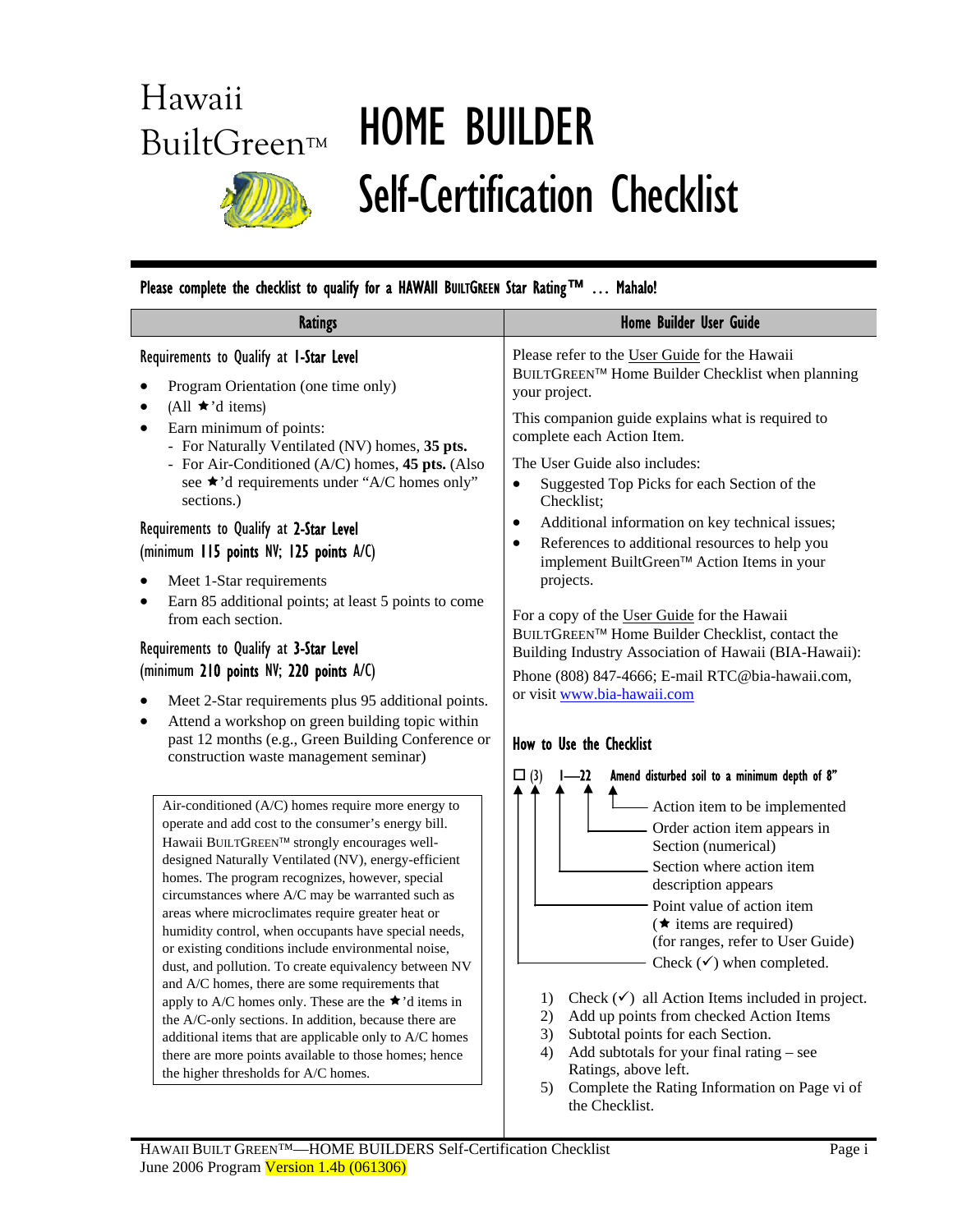#### DESIGN CHOICES

- (1) 1-1. Use plastic, low toxic wood preservatives (no CCA), or naturally rot-resistant wood for landscaping.
- (3) 1-2. Natural water drainage maintained.
- (3) 1-3. Surface water managed with detention ponds, grassy swales, or dry wells.
- (3) 1-4. Water management system allows groundwater to recharge.
- (5) 1-5. Minimum impervious surfaces on the site (no more than 15% of site excluding house and garage.) (See porous pavers in energy section.)
- (10) 1-6. Minimum impervious surfaces on the site (no more than 10% of site excluding house and garage.) (See porous pavers in energy section.)

#### JOB SITE OPERATIONS

- $(\star)$  1-7. No soil exposed during job (protected with mulch).
- $(\star)$  1-8. No fill in sensitive areas.
- $(\star)$  1-9. Sensitive areas flagged and protected during construction.
- $(\star)$  1-10. Post cleanup procedures for spills.
- $(\star)$  1-11. Hazardous wastes separated and properly disposed of.
- $(\star)$  1-12. Sediment traps installed for construction.
- $(\star)$  1-13. No adverse impacts on adjoining properties or critical areas during construction.
- $(\star)$  1-14. Water quality monitored during construction.
- $(\star)$  1-15. Concrete trucks and pumps washed in designated areas (not in planned pervious areas).
- (1) 1-16. Slopes stabilized with mulch.
- (1) 1-17. Balance cut and fill.
- (1) 1-18. Topsoil stockpiled and protected with mulch during excavation for post-construction use.
- (2) 1-19. No significant change to topography.
- (2) 1-20. Least-toxic form releases used.
- (2) 1-21. Amend disturbed soil to min. depth of 4" to restore soil functions.
- (3) 1-22. Amend disturbed soil to min. depth of 8" to restore soil functions.
- (3) 1-23. Native vegetation saved and reused or donated.

# OUTDOOR WATER CONSERVATION

- (1) 1-24. Mulch used in landscaping to minimize evaporation.
- (2) 1-25. Rainwater recovery from roof for irrigation
- (3) 1-26. Drought-resistant, native plants (site-appropriate) used for 50% of landscaped area.
- (3) 1-27. Irrigation system has water-saving features, such as drip irrigation, electronic timer, valves with manual flow control, and rain shut-off device.

#### Bonus Points (Applicable for Custom Homes)

- (5) 1-28. Set aside 20% of site to be left undisturbed.
- (5) 1-29. Limit grading to 20 ft. outside building footprint.

Subtotal for Section 1

Section 2: Energy Performance & Comfort

#### DESIGN CHOICES

- Site
	- (1) 2-1. Space and arrange (stagger) buildings so all structures have good air flow.
	- (1) 2-2. Porous paving materials installed to reduce thermal mass, heat gain, and glare.
	- (2) 2-3. Longer sides of home oriented to face north and south to reduce heat build-up.
	- (2) 2-4. Existing or new landscape elements (such as trees) shade building and paved areas.
	- (2) 2-5. Built elements (e.g. trellises, carports) shade paved areas.
	- (2) 2-6. Buildings oriented to maximize cooling potential or prevailing winds.
	- (2) 2-7. Landscaping elements used to improve air flow around structure.
	- (3) 2-8. Generous areas of planting and ground cover (less hardscape) included to reduce site temp.

# Shell

- (1) 2-9. Light colored roofing installed.
- (2) 2-10. Light colored exterior wall surfaces used.
- (2) 2-11. Attic or roof cavity vented with continuous ridge and eave vents.
- (2) 2-12. Attic or roof cavity vented with gable end vents.
- (2) 2-13. Sill vents, floor vents, and venting skylights used to allow hot air to escape the building by thermal convection
- (5) 2-14. Shading on at least 50% of east and west wall surfaces.
- (5) 2-15 Radiant barriers and/or insulation installed in walls exposed to the sun, beyond any applicable local codes and ordinances.
- (5) 2-16. Radiant barriers and/or insulation installed in ceilings and attic spaces, beyond any applicable local codes and ordinances.

# **Openings**

- (1) 2-17. Orient to minimize heat build-up through openings.
- (2) 2-18. Inlet openings (air comes in) slightly larger than outlet openings (air goes out) to enhance air flow.
- (2) 2-19. Windows located at body level.
- (2) 2-20. Generous screened openings protected from rain.
- (2) 2-21. High performance glazing used on windows exposed to the sun  $(SHGC = .65$  or less; U-value - .45 or less; VLTC of .7 or more; designed to keep heat out.)
- (2) 2-22. For spaces with openings on adjacent walls, windows located far apart and at diagonal.
- (2) 2-23. For spaces with openings on same wall, use appropriatelyspaced casement windows or wing walls.
- (2) 2-24. Operable openings equal to at least 12% of floor area.
- (2) 2-25. At least two operable windows to the outside included in each space.
- (2) 2-26. Diffuse glare from skylights through baffles, splaying, or use of translucent glazing.
- (3) 2-27. All skylights used have SHGC of 0.5 or less.
- (3) 2-28. Operable skylights or skylights with built-in vents (on leeward side of skylight) installed.
- (3) 2-29. Casement or jalousie windows used for best air flow.
- (3) 2-30. No more than 25% of total glass area is located on east and west walls combined.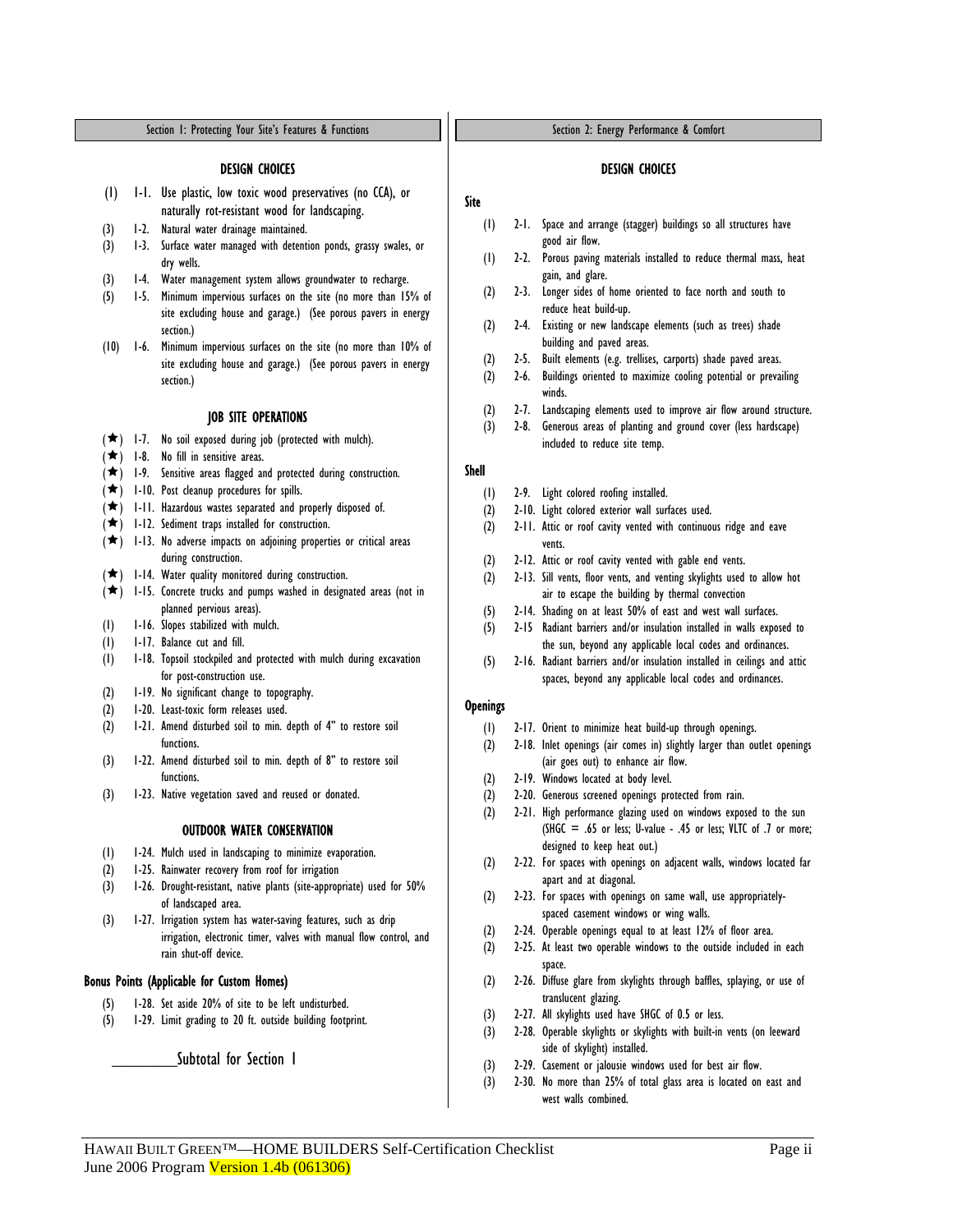- (3) 2-31. Exterior horizontal shading installed for north and south windows (sufficient to protect completely from direct sun).
- (3) 2-32. Exterior vertical shading installed for east and west windows (sufficient to protect completely from direct sun).
- (3) 2-33. Light shelves used for sidelighting.
- (3) 2-34. For toplighting, roof monitors or clerestories used. (No skylights.)

## Interior Layout and Finishes

- (1) 2-35. For spaces with openings on opposite walls, rooms oriented 45 degrees from wind direction.
- (2) 2-36. Design floor plans to provide effective cross ventilation and air flow at body level.
- (2) 2-37. Layout designed so activities with highest illumination needs are daylight.
- (2) 2-38. Floor plan allows deep daylight penetration.
- (3) 2-39. Use light colored interior finishes to enhance daylight (but avoid glare).

# Mechanical Venting and Cooling

- (1) 2-40. Timers installed on bathroom fans.
- (2) 2-41. All bedrooms and family room wired for ceiling fans.
- (2) 2-42. Solar powered attic vent installed.
- (3) 2-43. Whole house fan installed.
- (3) 2-44. Ceiling fans installed in all bedrooms and family room.
- (10) 2-45. No air conditioning.

# AIR CONDITIONED (A/C) HOMES ONLY

- $(\star)$  2-46. House meets Hawaii Model Energy Code standards for A/C buildings. (See Quick References for further details.)
- $(\star)$  2-47. A/C system sized for efficient operation (not oversized).
- $(\star)$  2-48. Programmable thermostats provided.
- (2) 2-49. Provide alternate means to balance air flow (e.g. undercut doors, return air ducts)
- (2) 2-50. Duct unions and joints sealed with low-toxic mastic and fibrous tape.
- (3) 2-51. Ducts in conditioned space OR insulated to R-11.
- (3) 2-52. Insure easy access to A/C system for maintenance and repair.
- (3) 2-53. Minimum SEER 12 A/C system.
- (5) 2-54. Duct Blaster Test conducted.
- (5) 2-55. House is Energy Star-compliant (Hawaii MEC for A/C, PLUS options defined by EPA; see User Guide for further details.)

#### WATER HEATING

#### **Distribution**

- (1) 2-56. Electric water heater upgrade w/min .93 EF (energy factor)
- (1) 2-57. Water heater timer installed.
- (1) 2-58. Gas water heater upgrade w/min .60 EF
- (1) 2-59. Heat trap installed or 1-inch pipe insulation on at least first 8' of outlet pipe from water heater. (Required  $(\bigstar)$  for A/C homes as part of meeting MEC.)
- (1) 2-60. Solar heater or heat pump for swimming pool heaters. (Required  $(\star)$  for A/C homes as part of meeting MEC.)
- (1) 2-61. Water heater located within 20' pipe length of bathroom fixtures.
- (2) 2-62. Use a heat pump water heater w/min. 1.9 EF.
- (2) 2-63. Hot water lines insulated to min. R-3 throughout house.
- (5) 2-64. Design south-facing roof area for future solar collector (min. 80 sq. ft within 30° of true south) and rough in plumbing necessary for solar water heating system.
- (10) 2-65. Solar water heater installed.

## Indoor water conservation

- $(\star)$  2-66. Low flow shower heads & sink faucets used (2.5 gpm).
- $(\star)$  2-67. Low flow bath faucets used (2.0 gpm).
- (2) 2-68. Front-loading, horizontal axis, or equal clothes washer provided.
- (5)\* 2-69. Rainwater collection for potable use (with filtration as required.)

#### \*Double points in locations that have municipal supply.

# ELECTRIC LIGHTING

- (1) 2-70. Reflectors in can fixtures to maximize available light.
- (1) 2-71. Dimmers for spaces where low-level lighting appropriate.
- (2) 2-72. Light tubes installed to reduce need for electric lighting.
- (3) 2-73. Compact fluorescent lamps (CFLs) used in three high-use locations (including kitchen and entry light).
- (3) 2-74. Fluorescent lamps (T-8 or T-5) used in service areas of the home. (Bulbs with  $CRI >$  than 80 and CCT of 3000K)
- (3) 2-75. Electronic ballasts for all fluorescents installed.
- (3) 2-76. CFLs substituted for incandescent down lights.

# APPLIANCES

- (2) 2-77. Provide a microwave oven to reduce reliance on range.
- (2) 2-78. Energy efficient range provided.
- (2) 2-79. Energy Star clothes dryer provided.
- (3) 2-80. Energy Star clothes washer provided.
- (3) 2-81. Energy Star dishwasher provided.
- (5) 3-82. Energy Star refrigerator provided.

#### Bonus Points for Custom Homes

 (10) 2-83. Photovoltaic or other renewable source for electricity (>10% of electric load) installed.

# Subtotal for Section 2

Section 3: Health and Indoor Air Quality

# DESIGN

See Section 2: Energy and Comfort. It contains several Action Items that enhance airflow and cross ventilation naturally.

# **FLOORS**

- (1) 3-1. If using carpet, specify with Carpet and Rug Institute's (CRI) Indoor Air Quality (IAQ) label.
- (1) 3-2. Ceramic tile grout seams sealed to control mold growth.
- (2) 3-3. Water-based finishes used on wood floors.
- (2) 3-4. If using carpet, install by tacking (no glue).
- (2) 3-5. Use plywood and composites of exterior grade or formaldehydefree.
- (2) 3-6. Low toxicity, low solvent mastics, sealants, and adhesives used for flooring.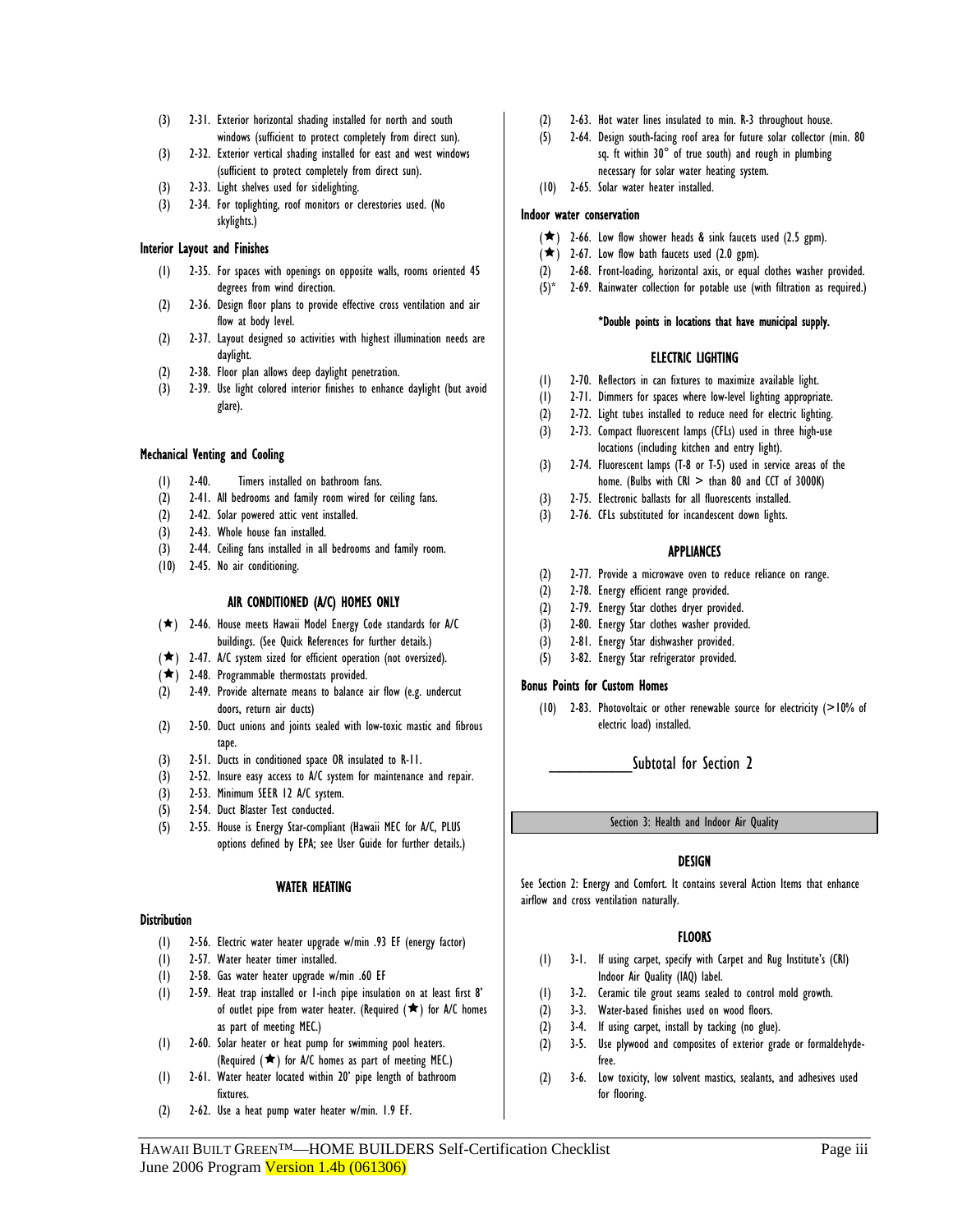- (2) 3-7. Formaldehyde-free subfloor and underlayment material used.
- (3) 3-8. Install low-pile or less allergen-attracting carpet and pad (w/ CRI IAQ label).
- (3) 3-9. Natural linoleum with low-toxic adhesive or backing used.
- (5) 3-10. Hardwood or tile floors installed in 50% of living area.
- (5) 3-11. Carpet limited to one-third of home-square footage.
- (10) 3-12. No carpet installed in home.

# CABINETRY AND TRIM

- (1) 3-13. Ceramic tile grout seams sealed to control mold growth.
- (2) 3-14. Water-based finishes applied on woodwork.
- (2) 3-15. Low-toxicity, low solvent mastics, sealants, and adhesives used for cabinetry, trim, and countertops.
- (3) 3-16. Cabinets and trim made with formaldehyde-free board and low-VOC finish.

## INTERIOR WALLS

- (1) 3-17. Seal ceramic tile grout seams to control mold growth.
- (1) 3-18. Formaldehyde-free fiberglass insulation (available with BIBs or spec'd. Not standard batts).
- (3) 3-19. Low-VOC/low-toxic interior paints and finishes used for large surface areas (VOCs no more than 50 g/l)
- (3) 3-20. Low toxicity, low solvent mastics, sealants and adhesives used for wallcoverings.

# MECHANICAL AND OTHER CONTROLS

- $(\star)$  3-21 Clothes dryer vented to outdoors.
- (1) 3-22. Exhaust fans installed in home office areas.
- (1) 3-23. Polyethylene piping used for supply plumbing.
- (3) 3-24. Crawl and attic spaces ventilated to prevent moisture accumulation.
- (3) 3-25. Quiet fans (1.5 sones or less) installed in baths and kitchens to encourage use. (Include 60-minute timer).
- (3) 3-26. Moisture barriers sealed prior to installation of flooring.
- (3) 3-27. No electronic filters used in home.

#### AIR CONDITIONED (A/C) HOMES ONLY

- (3) 3-28. Use construction filters and replace just prior to move-in.
- (3) 3-29. Seal at doors, windows and all penetrations against moisture and air leaks.
- (5) 3-30. A/C systems provide fresh air at 0.35 AC/H or 15 CFM per person (whichever is higher).

## JOB SITE OPERATIONS

- (1) 3-31. Use "green" cleaners for final cleanup.
- (1) 3-32. Protect building materials from moisture damage.
- (2) 3-33. Vacuum stud bays before drywalling.
- (2) 3-34. Vacuum floors before final flooring installation.
- (3) 3-35. Ventilate after each new finish is applied.

#### Bonus Points (Applicable for Custom Homes)

 (3) 3-36. No pollen-bearing shrubs and trees (e.g. mock orange, pikake, plumeria, and mango) or allergenic grasses (e.g. rye) planted next to operable windows.

Subtotal for Section 3

#### Section 4: Durability and Materials Conservation

#### DESIGN CHOICES

- (2) 4-1. Standardize dimensions used to reduce waste.
- (2) 4-2. Install materials with longer life cycles.
- (2) 4-3. Use stacked floor plans.
- (2) 4-4. Install materials produced in Hawaii.

## TERMITE DETAILS

- $(\star)$  4-5. Ensure that all wood used has EPA-approved chemical treatment.
- $(\star)$  4-6. Field-treat all cuts and drill-holes in treated wood.
- (1) 4-7. All plantings at least 24 inches from the building perimeter.
- (1) 4-8. All roots thoroughly removed when vegetation cleared.
- (1) 4-9. Regular inspection for termites during construction (post schedule).
- (1) 4-10. Easy access provided for termite inspection by homeowner.
- (1) 4-11. Use only materials impervious or highly resistant to termites (pressure treated lumber, concrete, masonry, galvanized steel, and plastic lumber).
- (1) 4-12. Poured concrete in place of wood or CMU for building foundations.
- (1) 4-13. All slab penetrations sealed with epoxy or non-shrink grout.
- (1) 4-14. Galvanized termite pans separate foundations from wood
- structures.
- (2) 4-15. Install termite colony elimination system.
- (3) 4-16. Install 4-inch basalt termite barrier (BTB) around footings and beneath slabs (protect during construction).
- (3) 4-17. Install a non-chemical ground treatment termite control system (steel mesh or equivalent).
- (3) 4-18. Use copper termite pans to separate foundations from wood structures.

#### FRAMING

- (1) 4-19 Use two-stud corners.
- (0) 4-20. Deleted
- (0) 4-21. Deleted
- (0) 4-22. Deleted
- (1) 4-23. Install recycled content fascia, soffits, or trim.
- (2) 4-24. Use Intermediate Framing System (16" O.C. studs, with 2-stud corners, ladder partitions, let-in headers).
- (2) 4-25. Use recycled-content sheathing.
- (0) 4-26. Deleted
- (0) 4-27. Deleted
- (0) 4-28. Deleted (Covered in 4-5)
- (3) 4-29. Use Advanced Framing System when permitted (24" O.C. studs, 2-stud corners), ladder partitions, let-in headers, etc.

#### FOUNDATION

- (3) 4-30. Non-asphalt based damp proofing used for foundation and basement walls.
- (3) 4-31. Use concrete with fly ash content.
- (3) 4-32. Use recycled aggregate containing crushed concrete, brick, concrete block, asphalt, or glass cullet for base or fill.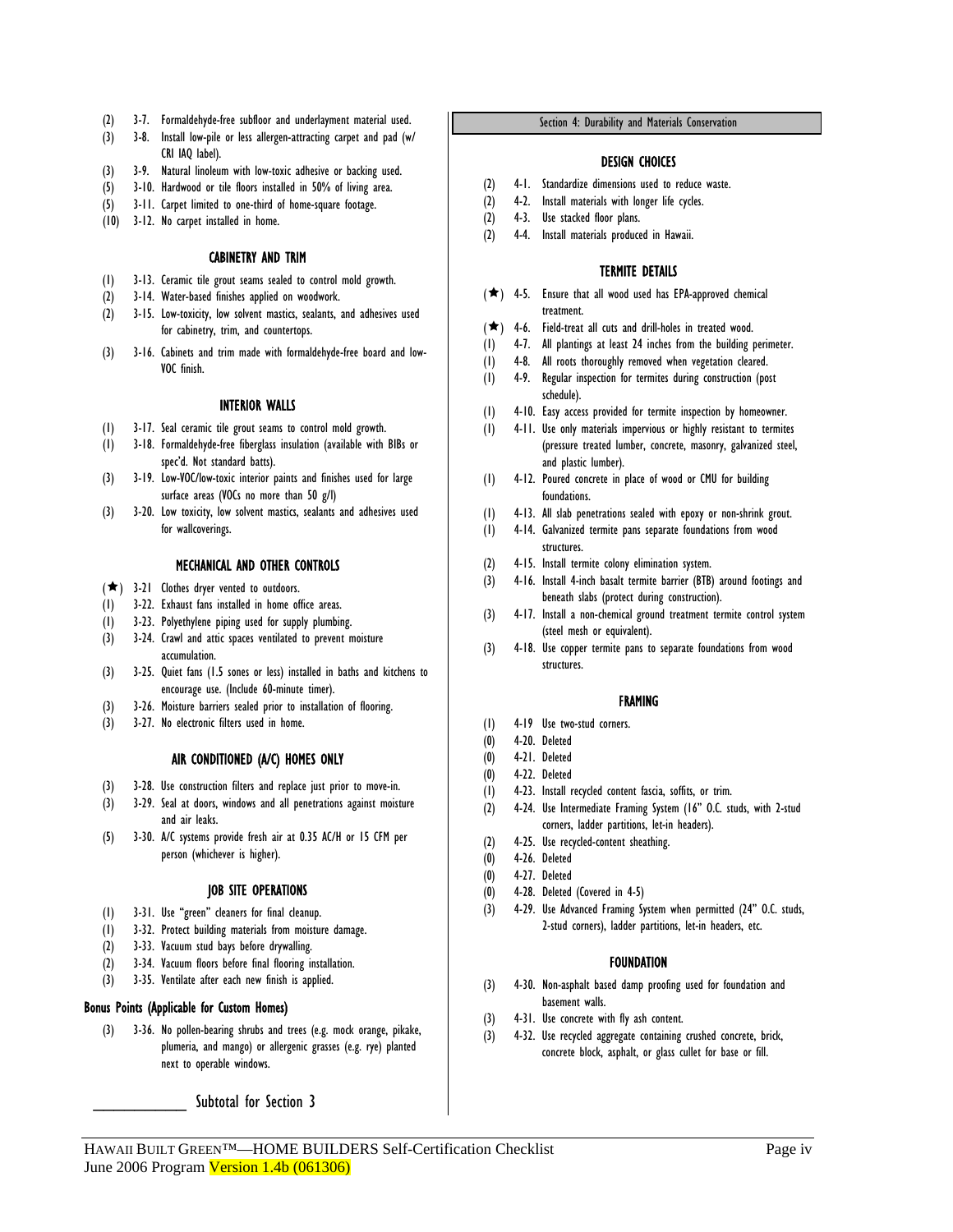#### SUB-FLOOR

(2) 4-33. Use recycled-content underlayment.

#### WINDOWS AND DOORS

- (1) 4-34. No luan doors used.
- (1-3) 4-35. Use window frames and doors made of wood certified as "sustainably produced" (see User Guide for recognized certifiers).
- (2) 4-36. Flashing to seal above doors, windows, and other openings.
- (3) 4-37. Frames are wood/composite with recycled content.
- (3) 4-38. Interior doors reclaimed.

#### INSULATION

- (2) 4-39. Use insulation with recycled content, including cellulose, fiberglass, expanded polystyrene (EPS), and mineral wool.
- (2) 4-40. Use environmentally-preferable foam insulation (formaldehydefree, CFC-free, HCFC-free).

#### INTERIOR WALLS

(1) 4-41. Use drywall with recycled-content gypsum.

#### FINISH FLOOR

- (1-3) 4-42. Use wood flooring certified as "sustainably produced" (see User Guide for recognized certifiers).
- (1) 4-43. If installing vinyl flooring, use product with post-industrial recycled content.
- (1) 4-44. Install recycled-content carpet pad.
- (2) 4-45. Use recycled-content or renewed carpet.
- (3) 4-46. Use reclaimed wood.
- (3) 4-47. Install cork or bamboo flooring.
- (1) 4-48. Install laminated or veneered wood floor.
- (3) 4-49. Use concrete or indigenous stone flooring.
- (3) 4-50. Use recycled-content ceramic tile.
- (1) 4-51. Use resilient flooring with no chlorine used during manufacturing.

#### CABINETRY AND TRIM

- (3) 4-52. Cabinets made with medium density fiberboard or wheatboard.
- (2) 4-53. Finger-jointed or engineered wood trim (including MDF).
- (3) 4-54. Use countertops with recycled content.
- (3) 4-55. Install concrete or indigenous stone countertops.
- (3) 4-56. Use refurbished cabinets.
- (1-3) 4-57. All hardwood trim or casework from wood certified as "sustainably produced" (see User Guide for recognized certifiers).

#### ROOF

- (1) 4-58. Flash all roof-to-wall intersections.
- (1) 4-59. Use resource-efficient roofing such as metal panels or composite shingles with recycled content.
- (2) 4-60. Install 30-year roofing material.
- (3) 4-61. Install 40-year roofing material.

#### EXTERIOR FINISH

- (1) 4-62. Use resource-efficient siding such as metal, vinyl, cement fiberboard, and stucco.
- (1) 4-63. Use 50-year siding product.
- (1) 4-64. Use reworked paint.
- (2) 4-65. Exterior coatings and paints have recycled content.
- (2) 4-66. Materials are factory finished.

#### OUTDOOR FEATURES

- (0) 4-67. Deleted (Covered in 4-5)
- (1) 4-68. Compost or mulch used in landscaping.
- (1) 4-69. Crushed/ground gypboard used as a soil amendment.
- (2) 4-70. Reclaimed or salvaged material used for landscaping walls.
- (2) 4-71. Recycled content materials used for fences, benches, decking, docks, retaining walls, picnic tables, and landscape borders.
- (5) 4-72. Create functional outdoor living spaces while limiting overall square footage of structure.

#### JOB SITE OPERATIONS

(For custom homes, triple points for each item in this category, due to increased difficulty.)

- (1) 4-73. Posted job-site waste management plan (including reduce, reuse, recycle goals/actions).
- (1) 4-74. Waste management education conducted on site for field personnel.
- (1) 4-75 Detailed take-off provided as cut list to framer.
- (1) 4-76. Recycling areas or containers well-signed.
- (1) 4-77. Central cutting area or cut packs.
- (1) 4-78. Subcontractors required to participate in waste reduction efforts.
- (1) 4-79. Use suppliers offering reusable, recyclable or U-turn packaging.
- (1) 4-80. Reuse building materials.
- (1) 4-81. Reuse dimensional framing materials.
- (1) 4-82. Use recyclable supplies, e.g., construction fences, tarps, etc.
- (1) 4-83. Excess materials donated to a non-profit organization (e.g., Hawaii Materials Exchange).
- (1) 4-84. Wood scraps sold or given away.
- (1) 4-85. Reusable items sold or donated.
- (1) 4-86. Use reusable forms.
- (1) 4-87. Recycle cardboard.
- (1) 4-88. Recycle metal scraps.
- (1) 4-89. Recycle clean wood (borate-treated or untreated scrap), e.g., for composting.
- (1) 4-90. Recycle packaging.
- (1) 4-91. Recycle drywall.
- (1) 4-92. Recycle concrete/asphalt rubble, rock, and brick.
- (1) 4-93. Least toxic materials selected to reduce disposal requirements (e.g., paints, termite treatments).

#### Bonus Points

- (5) 4-94. Track and prominently post waste reduction results on site (similar to safety record signs).
- (5) 4-95. Home no larger than 1,800 square ft.
- (10) 4-96. Home no larger than 1,400 square ft.
- (10) 4-97. More than 50% of wood used in home is certified by a thirdparty agency as "sustainably-produced."

Subtotal for Section 4